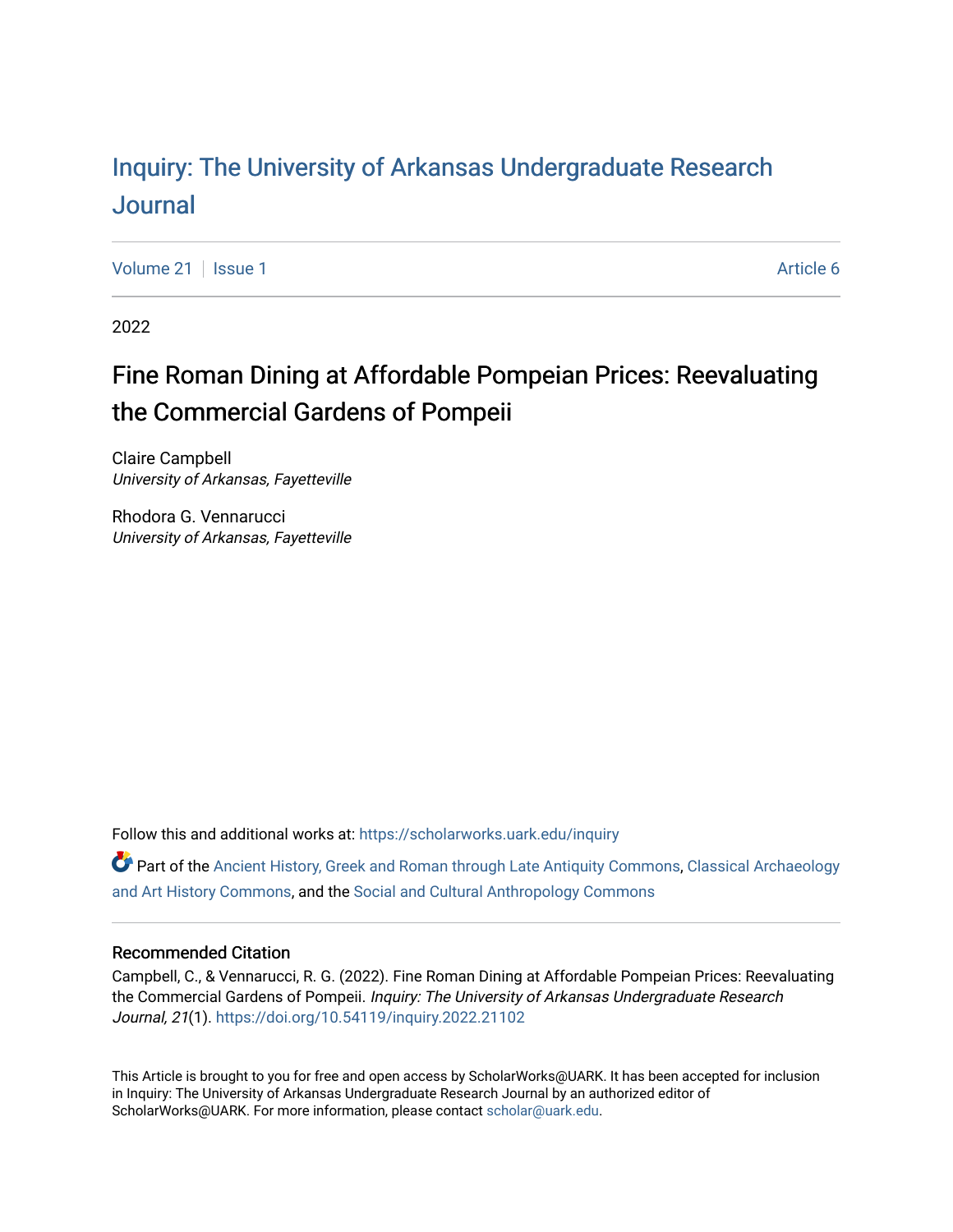## **Fine Roman Dining at Affordable Pompeian Prices: Reevaluating the Commercial Gardens of Pompeii**

**Claire Campbell** (claire.campbell@yale.edu) *Faculty Mentor* **– Dr. Rhodora G. Vennarucci** (rgvennarucci@gmail.com)

*Department of World Languages, Literatures, and Cultures, Fulbright College of Arts and Sciences, University of Arkansas, Fayetteville, AR 72701*

#### **Abstract**

Previous scholarship has designated Roman gardens into binary *otium* or *negotium* designations; however, this research on Roman gardens suggests that these concepts often exist in spaces simultaneously. The reevaluation of commercial gardens in Pompeii presented in this article allows for an integrative analysis of garden spaces, which reveals that commercial gardens have coinciding qualities and functions with private elite gardens and that various trades were actively integrating these features into commercial settings to promote and financially supplement their businesses. This research challenges the assumption that nondomestic, commercial gardens only have qualities indicative of *negotium* and that garden spaces were not multifunctional. My research reflects that these gardens were combining elements of *otium* and *negotium*. This evidence suggests non-elite Romans used non-domestic, commercial gardens for pleasure just as elite members of society did in their own private gardens or simulated garden rooms. My work highlights that a new, inclusive, and multifunctional approach to commercial gardens is needed in order to consider the role they had in shaping the urban experiences of the non-elite class during the early Roman Empire. This reevaluation contributes to a more holistic understanding of the urban experience in Roman society by focusing on how the businesses used and democratized commercial gardens in Pompeii during the 1st c CE.

**Keywords**: Pompeii, Commercial Gardens, *Otium, Negotium, Triclinium*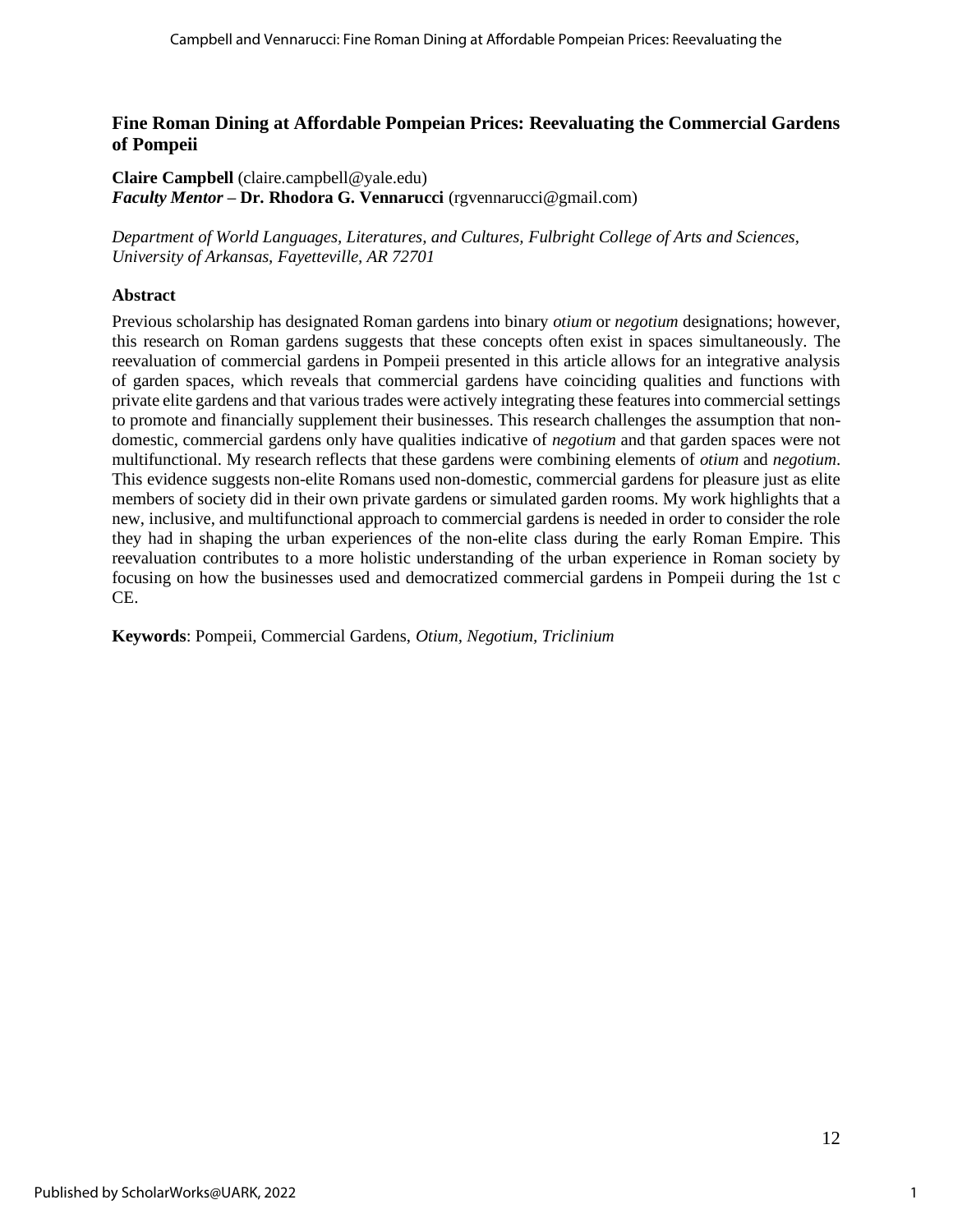# **Profiles of the Authors**



**Claire Campbell** received her BA in Classical Studies with a minor in Jewish studies at the University of Arkansas in Spring 2021. She currently working towards her master's degree at Yale Divinity School, focusing on Hebrew Bible and Second Temple Period Judaism. This manuscript is revised from a chapter of her undergraduate honors thesis on the analysis of non-domestic garden spaces in Pompeii. She is continuing to incorporate this research into her study of ancient agriculture and economics as reflected in the literary and material evidence during the Second Temple period in the Ancient Mediterranean and Ancient Near East.



**Dr. Rhodora G. Vennarucci** received a BA in Classical Archaeology at the University of Michigan and an MA and PhD in Roman Archaeology from the University at Buffalo, SUNY. She is currently an Assistant Professor of Classics at the University of Arkansas, where she teaches on a variety of topics, including Greek and Roman art and archaeology, Roman urbanism, virtual archaeology, and Latin epigraphy, and leads study abroad programs to Italy. She received the Fulbright College Master Teaching award in 2021. Her research focuses on the socio-economic history of the Roman world with published and forthcoming works investigating both ends of the distributive system in Italy: rural multi-craft production and urban commercial landscapes. She co-directs the Marzuolo Archaeological Project in Southern Tuscany and the Virtual Pompeii Project. Her most recent project, Virtual Roman Retail, uses immersive VR technology as a multisensory tool for exploring consumer experience and behavior in Roman shops.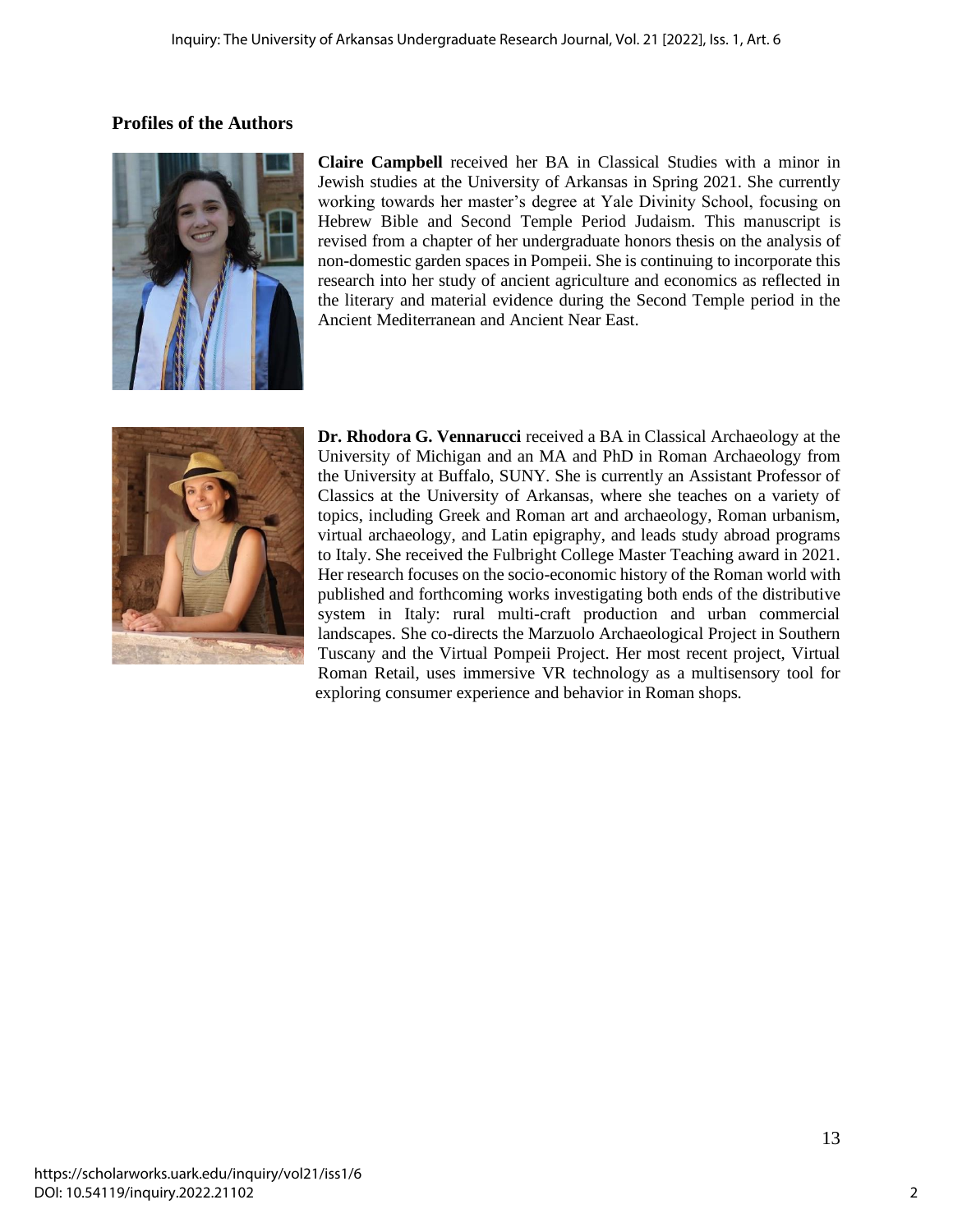#### **Introduction**

*"Non arboribus consita Italia, ut tota pomarium videatur?"* "Isn't Italy covered with trees that the whole land seems to be an orchard?" (Varro *Rerum Rusticarum,* 1.2.6). The Italian peninsula was remarkably prosperous during the Roman empire; even the environment reflected the wealth of Rome through luscious verdure. Gardens were a means of expression in the ancient world, just as they are today. The literary and art historical evidence depict famous gardens owned by influential political figures in Rome. However, these "physical remains" of ancient gardens are limited to the authors and artists who portrayed them in their works. While these types of evidence of significant for research in Roman gardens, the result is that scholars have tended only to study Roman gardens associated with elite society. Roman garden scholarship has not yet systematically analyzed gardens connected to commercial settings. Previous scholarship has encouraged an approach to the study of Roman urban horticulture by placing the gardens in binary categories, such as pleasure or productivity (Grimal, 1969). Recent scholarship has shown that these categories are not always static. However, the focus in scholarship remains on private gardens like those found in the peristyles of elite houses and villas, thus perpetuating the identification of *otium* (leisure) with the lives of the elite (Simelius, 2018; Wickham, 2012).

The unique preservation of Pompeii by Mount Vesuvius in 79 CE provides us with the material evidence of horticulture development and practices during early Rome Empire, making this site invaluable to Roman garden scholarship. After reviewing the archaeological evidence found in the market-gardens in Regio I of Pompeii, it became evident to me that features associated with elite society were also incorporated into cultivated commercial gardens. Because there is no clear consensus in scholarship as to what constitutes a commercial garden, I have defined it as a garden linked to a business whose facilities would have been accessible to the public for a price. The resulting reevaluation of commercial gardens in Pompeii challenges the assumption that Roman gardens were only used for *otium* or *negotium* (work).

I primarily analyzed evidence pulled from the work of W. Jashemski, who pioneered research on Roman gardens through the excavation and analysis of the preserved gardens found in Pompeii (Jashemski, 1979, 1993). Volume two of her work compiled all identified gardens in Pompeii and organized them by region, *insula* (city block), and entrance number. She provided the excavation history, art and architectural evidence, and palaeobotanical evidence for each garden. My research has focused primarily on the commercial garden spaces in Regio I and Regio VI that have archaeological evidence of masonry *triclinia* (a three-sided couch, used for reclining and eating; also used to describe dining rooms) (Fig. I). I analyzed the archaeological evidence of nine commercial gardens from Regio I and Regio VI. I then organized these gardens into five categories: *taberna* (tavern), *caupona* (restaurant), *hospitium* (inn), *lupanar* (brothel), and market-garden. These terms have encouraged monofunctional interpretations where the archaeological record indicates a commercial space was multifunctional (Ellis, 2018, p. 25). These terms are often applied to Pompeiian structures by modern excavators uncritically. For the purpose of this research, I have retained these labels to maintain structure in this reevaluation. Owners of commercial premises in Pompeii marketed *otium* by integrating dining facilities within cultivated garden spaces. I believe they were doing this to promote their business among the general public and thus increase potential revenue.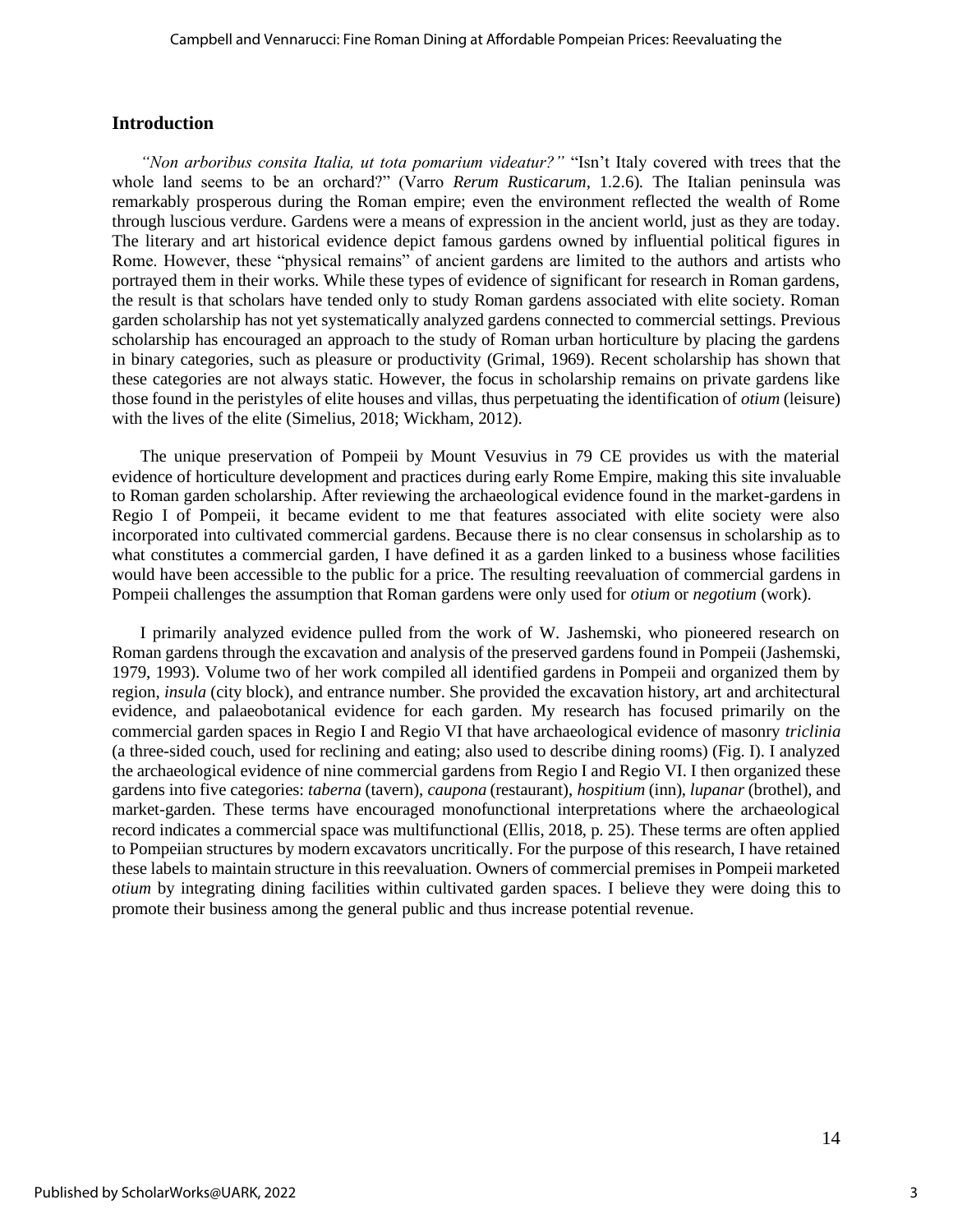

*Figure I: Masonry triclinium from the Inn of the Gladiator, Pompeii (pompeiinpictures.com).*

# **Survey of Commercial Gardens**

### *Market-Oriented Gardens in Regio 1*

Market-gardens have been identified in traditional scholarship as gardens with the sole function of the cultivating of produce to sell (Jashemski 1973).

[The Orchard of Felix \(1.22\):](https://pompeiiinpictures.com/pompeiiinpictures/R1/1%2022%2002.htm) This large orchard has been associated with the fruit-seller Felix, whose *taberna* was only four blocks north of the orchard on the *Via dell'Abbondanza,* the busiest thoroughfare in Pompeii (I.8.1-2) (Bergmann, 2018, p. 291). The orchard is approximately 1,852 square meters in size. Jashemski only excavated half the plot, but she concluded the garden may have maintained 300 trees. The palaeobotanical analysis and the complex irrigation system found in this site suggest most of these were fruit trees. This garden has evidence of a masonry *triclinium*, altar, and a decorated table with an ornate marble plaque. The *triclinium* was placed beneath large olive trees to take advantage of the shade (Jashemski, 1993, p. 73).

[The Garden of the Fugitives \(I.21.6\):](https://pompeiiinpictures.com/pompeiiinpictures/R1/1%2021%2006.htm) This market-garden was connected to a *caupona* (I.21.2). The garden is approximately 1,872 square meters. There is evidence of a large masonry *triclinium* and a pergola in the middle of the garden positioned closer to the west wall. There is a base near the *triclinium,* on which would have been placed a table or a statue. The condition of the garden did not permit an extensive palaeobotanical excavation, but the evidence indicates the garden may have maintained trees. (Fig. II). Around the *triclinium* were large vines, which likely covered the pergola. Because the garden included fruit trees, vines, and decorative shrubbery, Jashemski referred to it as "mixed cultivated" (Jashemski, 1993, p. 69-70).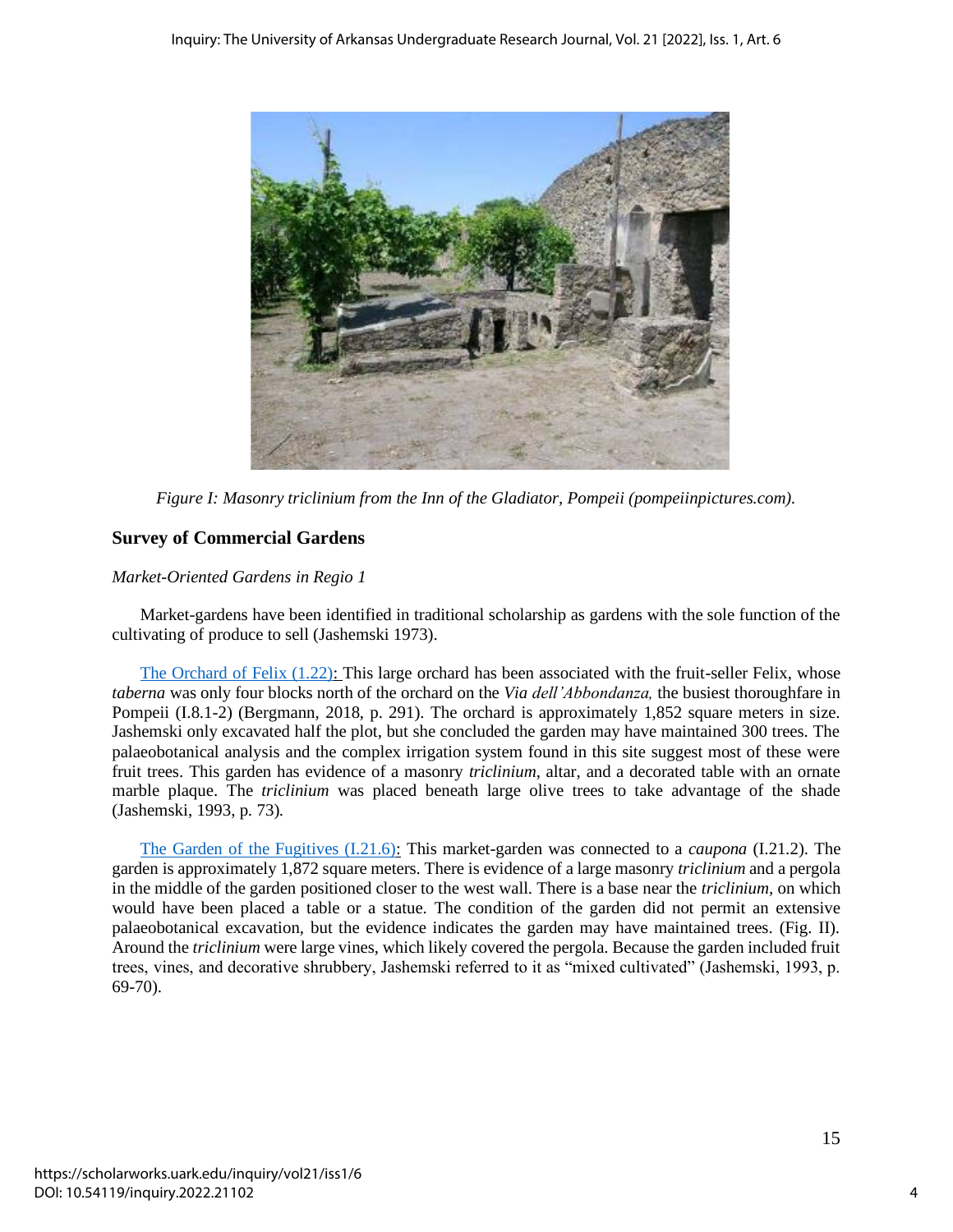

*Figure II: Market-garden and* triclinium *foundation in the Garden of the Fugitives, Pompeii (PIP).*

[Inn of the Gladiator \(I.20.1\):](https://pompeiiinpictures.com/pompeiiinpictures/R1/1%2020%2001.htm) This market-garden, also connected to a *caupona*, has a plot about 1,213 square meters in size. Jashemski believed this garden once held a vineyard, although the garden was poorly preserved (Jashemski, 1993, p. 67). There is also evidence that some trees, likely fruit trees, were grown on this site. The multiple *dolia* (storage vessels) and the pressing room discovered in the garden indicate wine may have been made as well as served here. In the east part of the garden, excavators found an altar behind the pressing room. Frescoes were in the garden, but they were not well preserved. There is evidence of a table and *triclinium*. Near the *triclinium* was placed a statue of a gladiator (Fig. III). It has been suggested that the two decorative pools behind the *triclinium* may have held eels or fish (Jashemski, 1993, p. 67).



*Figure III: Vineyard with statue of gladiator and* dolia *in the Inn of the Gladiator, Pompeii (PIP).*

It seems likely that the market-gardens, the largest gardens in Regio I of Pompeii, had supplied produce to the shops and businesses to which they were associated. However, unaddressed by scholars is the choice to incorporate dining facilities into market-gardens. Why did they build these dining facilities? This decision certainly did not improve or enhance the production of fruit in these spaces. Perhaps the proprietors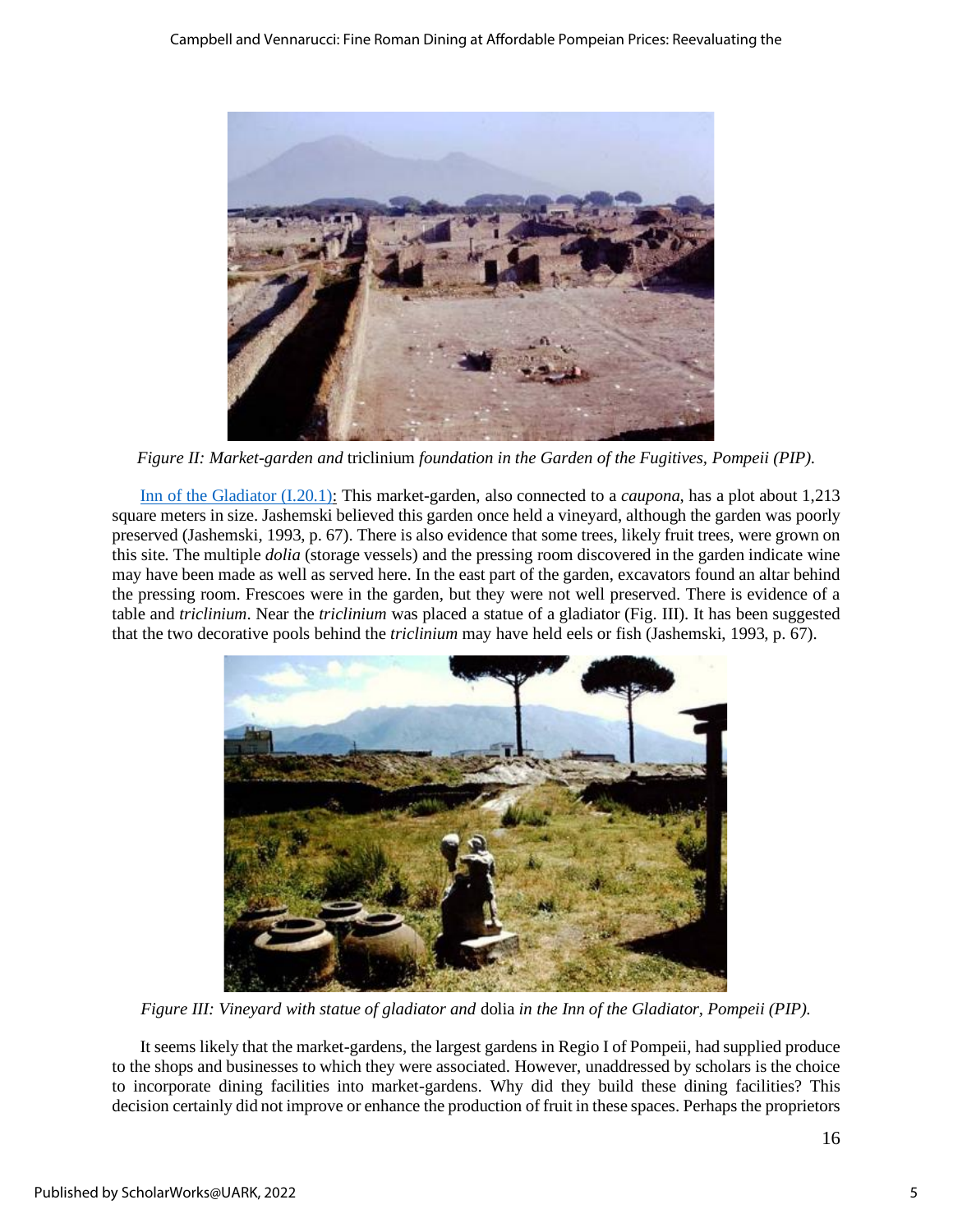used these facilities themselves, but the *triclinium* found in the orchard possibly associated with the shopkeeper Felix (I.22) appears too grand for the sole use of a shopkeeper and his family (Jashemski, 1979, p. 411). It seems reasonable to suggest these dining spaces were rented out to customers, who did not have their own gardens or dining spaces at home; as well as visitors to Pompeii, such as those who came to town for the gladiatorial spectacles in the nearby amphitheater. I would suggest that proprietors of the other large market-gardens also made their dining facilities accessible to customers for a price.

Perhaps the owners of the market-gardens used the aesthetic value of productive plants and garden dining to promote and financially supplement their business. The palaeobotanical evidence confirms these market-gardens had grown the same fruit trees identified in garden frescoes decorating elite spaces. This evidence emphasizes the elite association between gardens and dining activities. (Kellum, 1994; Caneva, 2003; Bergmann, 2018). Instead of a simulated reality produced by high-status garden décor in exclusive elite dining rooms, the market-gardens offered customers the opportunity to dine in semi-seclusion in an actual orchard that would have been the original inspiration for the elites' simulated gardens. Businesses willingly incorporated *triclinia* that decreased the space for cultivation in the garden; the likely tradeoff was that these dining facilities increased potential revenue and consumer traffic. The introduction of large ornate *triclinia* in the middle of cultivated spaces was a measured response to customers' desire to dine in gardens.

#### *Gardens in* Cauponae *in Regio 1 and Regio VI*

A *caupona* was a business that provided food and sleeping accommodations (Ellis, 2018, p. 26).

*[Caupona](https://pompeiiinpictures.com/pompeiiinpictures/R1/1%2013%2016.htm)* I.13.16: The *caupona* at I.13.16 has evidence of a *triclinium* under a shaded structure as opposed to being in the middle of the garden space, as was the case in the market-gardens discussed above*.* The structure was built into the northwest corner of the garden (Fig. IV). The garden is approximately 88 square meters. Jashemski identified this garden as a small-scale vineyard (Jashemski, 1993, p. 58). The cistern head in the middle of *triclinium* served as a table base. The walls of the *triclinium* were decorated in fresco with portraits of the goddess Venus, the patron of Pompeii; and the god Priapus, the patron of commerce and protector of fortunes. Both figures were recognizable across society, but perhaps the owner revered these gods and wanted them expressed in the decoration.



*Figure IV: Shaded masonry* triclinium *in I.13.16, Pompeii (PIP).*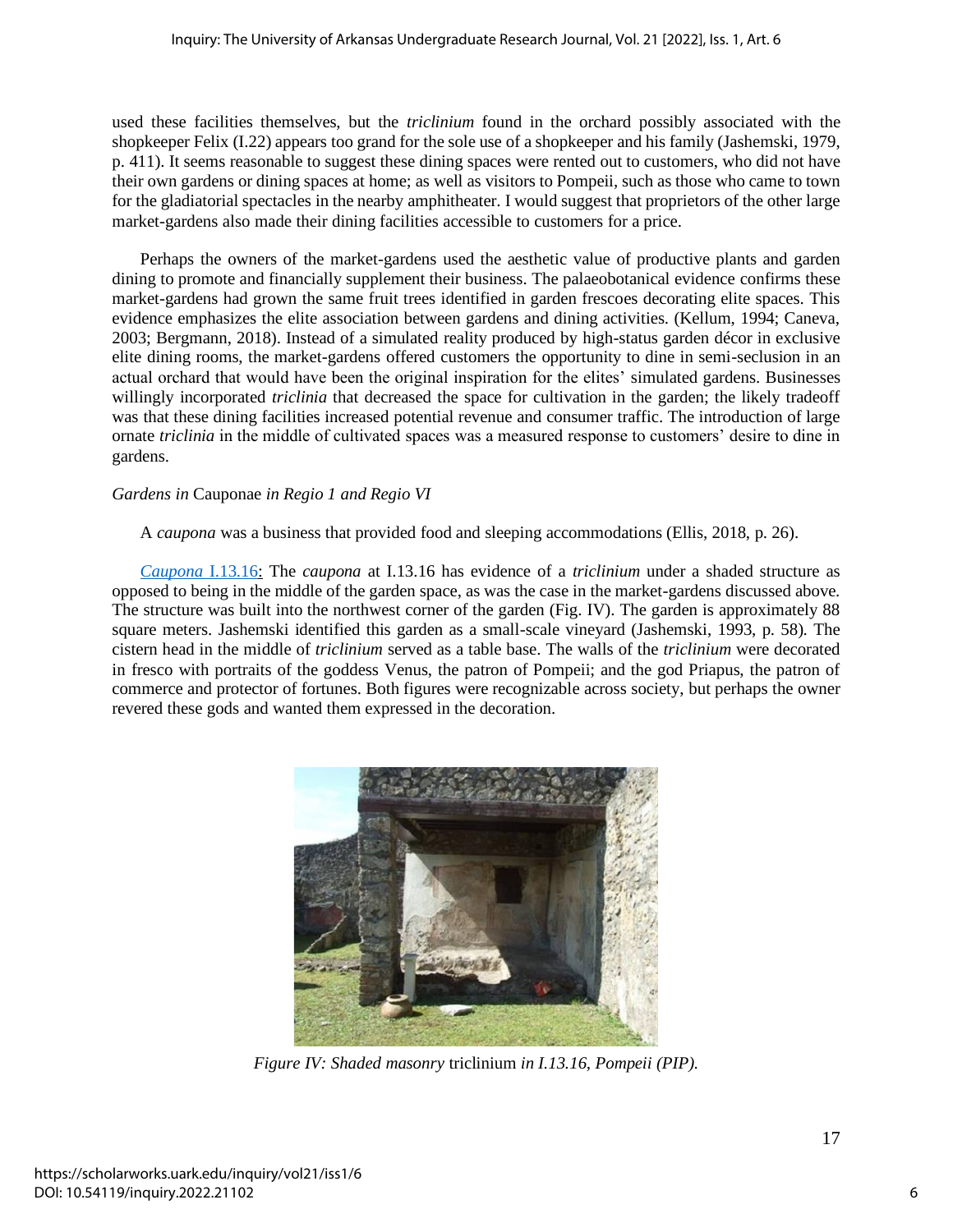#### Campbell and Vennarucci: Fine Roman Dining at Affordable Pompeian Prices: Reevaluating the

[Caupona VI.1.1:](https://pompeiiinpictures.com/pompeiiinpictures/R6/6%2001%2001.htm) The garden associated with this *caupona* is only 53 square meters in size. There is evidence of a *triclinium* and a pergola. The *triclinium* takes up most of the space in the northeast corner. There are no altars or decorations, but there are a gutter and a cistern, which indicate the potential for cultivation (Jashemski, 1993, p. 119).

*[Caupona](https://pompeiiinpictures.com/pompeiiinpictures/R6/6%2002%2005.htm)* VI.2.3-5: This *caupona* has three garden spaces. The large garden is approximately 91 square meters; the intermediate garden is 50.5 square meters; the small garden is 35.5 square meters (Fig. V). A *triclinium* and a pergola were built into the northern portion of the large garden. In the middle of the *triclinium* was placed a small pool and table base. Excavators discovered a masonry altar with no decorative elements in front of the *triclinium.* The two smaller gardens in this *caupona* have no evidence of dining or worship (Jashemski, 1993, p. 121). None of the gardens have any palaeobotanical evidence, but the access to water resources through gutters and cisterns suggests that these gardens may have provided the *caupona* with small produce, such as herbs and vegetables.



*Figure V: Plan of VI.2.5-3, Pompeii (PIP).*

The gardens inside these *cauponae* are smaller than the market-gardens attached to the *cauponae* analyzed above. However, the *cauponae* integrated the garden dining experience into their business despite not having access to a large garden space. By installing *triclinia* in innovative ways, business owners provided the elite experience and also maintained the productive potential of the garden. The *caupona* I.13.16 shows a unique *triclinium* that was built into the side of the garden wall. If the *triclinium* had been placed in the middle of the garden, it would have occupied much of the 88 square meters. This installation would all but eliminate the cultivation of produce. Therefore the business strategically placed the structure to the side. Market-gardens were large enough for owners to incorporate dining structures in the middle of the spaces. Businesses with much smaller gardens had to think of innovative ways to include *otium* into their available space and still maintain adequate room for the cultivation of their crops.

A similar type of shaded dining structure is seen in the literary and art historical evidence of Rome. Pliny the Younger described a marble pergola to the side of his garden with large open walls or windows that permitted a full view of the garden and yet protected him and his guests from the elements (Pliny the Younger, *Epistulae*, 5.6.39). The frescoes of the House of the Fruit Orchards (1.9.5-7), a private residence in Pompeii, also depicted pergola structures into the frescoes to make the viewers feel as if they were looking out onto a garden through a pergola. These shaded structures would provide a relaxed and comfortable garden dining experience in a hot Mediterranean climate (Fig. VI).

7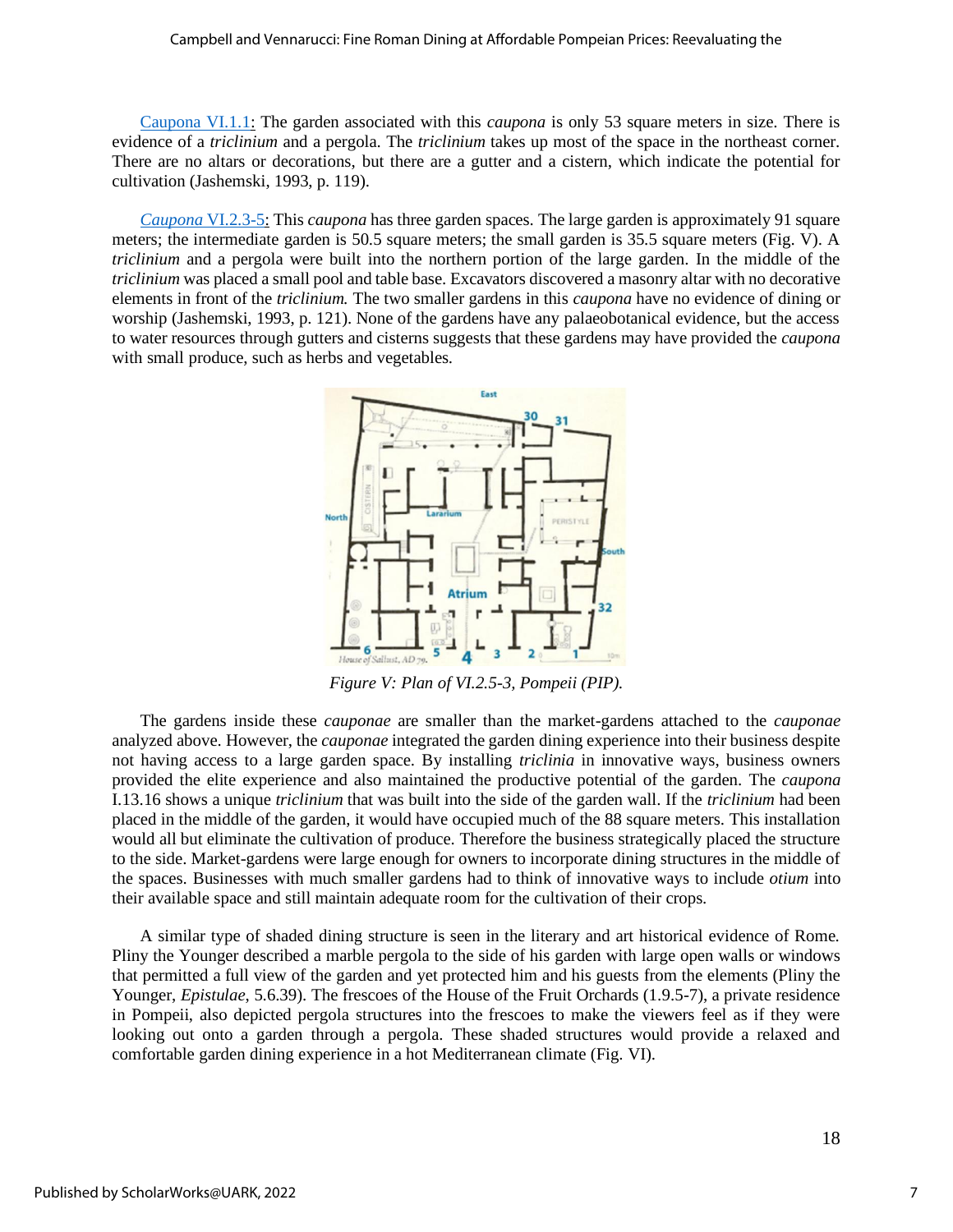

*Figure VI: Fresco from the House of the Fruit Orchards, Pompeii (PIP).*

The *cauponae* of Regio VI did not build the *triclinia* under shaded structures; however, the position of the *triclinia* would suggest that businesses with smaller gardens willingly sacrificed cultivation space to provide the garden dining experience to their customers. The *triclinium* in VI.2.3-5 separates two gardens at the east and the north side of the establishment, decreasing the potential for cultivation. The *triclinium* and pergola in VI.1.1 occupy more than half of the 53 square meters of garden space, leaving very little open green space for plant life. The restricted garden spaces would only allow for smaller trees, shrubbery, or flora to be maintained. It would again seem that businesses were choosing to provide dining facilities in their gardens even if they decreased the garden spaces. Presumably, the revenue potential that garden dining had for these business owners more than made up for the loss of income that owners would have received from additional crops.

## Hospitia *in Regio I and Regio VI*

*Hospitia,* also associated with lodging and sometimes dining, were smaller establishments than *cauponae* (Ellis, 2018, p. 30-34). Regio I has three gardens with *triclinia* associated with *hospitia*. Smaller businesses do not have access to large garden spaces like the Orchard of Felix (I.22), but the gardens have enough space to prioritize activities such as dining. *Triclinia* found in these commercial settings take up most of the green spaces. This evidence would suggest that business owners considered it more important to provide an outdoor dining venue than to maintain a full garden. As noted earlier, this was also true of the *cauponae* gardens of Regio VI.

[Hospitium of Saturninus \(I.11.16\):](https://pompeiiinpictures.com/pompeiiinpictures/R1/1%2011%2016.htm) The *Hospitium* of Saturninus did not have a physical garden space but does have evidence of a simulated garden room inside the establishment*.* The faux garden room was not common in commercial settings and has been primarily associated with elite society. Therefore, this evidence offers a unique opportunity to analyze the rationale of the investment of the garden-inspired fresco in relationship to the business.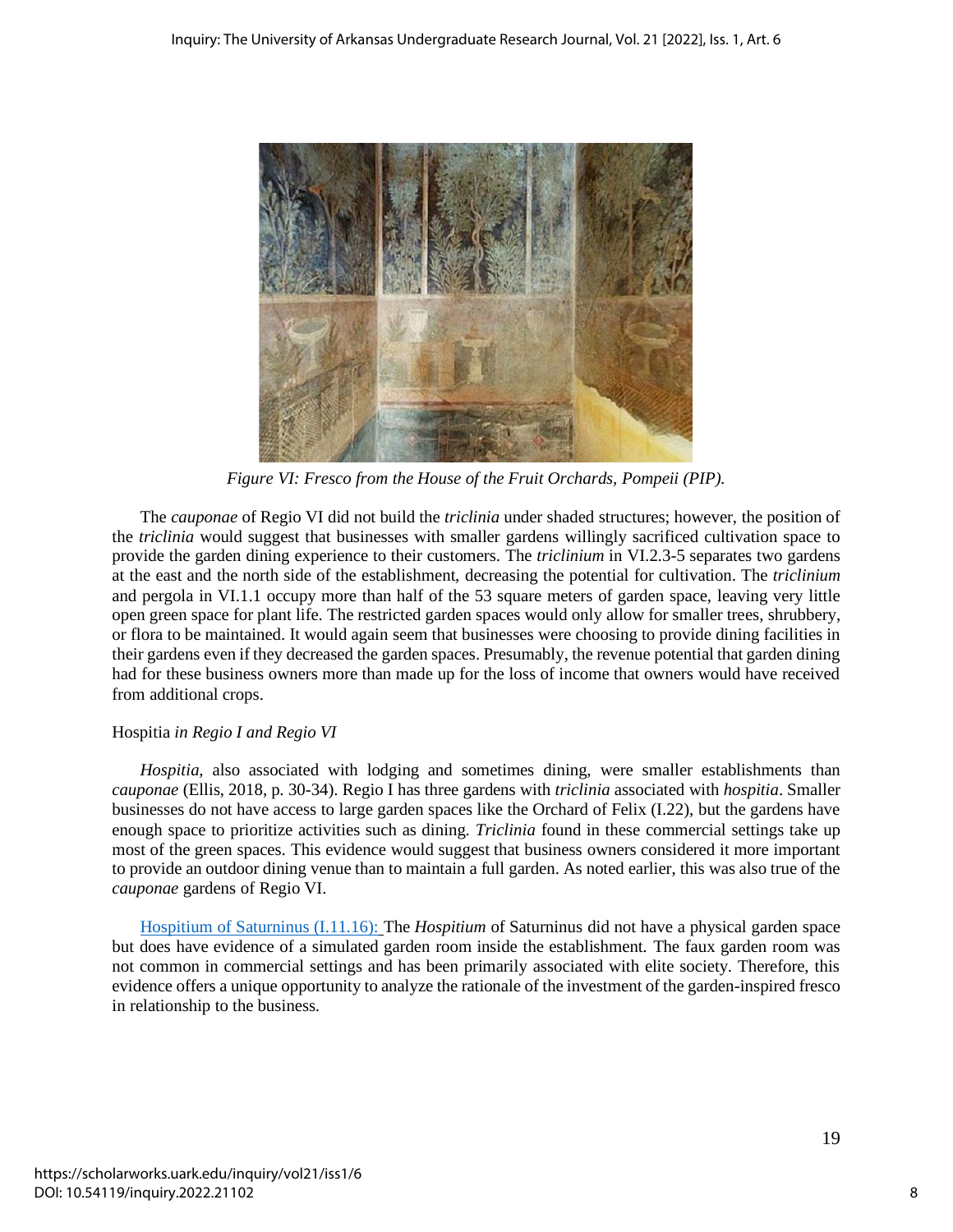The *triclinium* in the courtyard at the rear of the *hospitium* had garden frescoes on the north and east walls (Fig. VII). The poor preservation of the fresco does not allow for the plant and wildlife to be identified. It appears to depict a dense garden with minimal decorative elements (Fig. VII) (Jashemski, 1993, p. 53, 325). Although a garden fresco would not permit customers to dine in a garden, the painting would not require the maintenance that a physical garden would and was therefore even more strongly associated with *otium*.



*Figure VII: Fresco from the* Hospitium *of Saturninus* triclinium *(PIP).*

The *Hospitium* of Saturninus invested in the outfitting of a garden room inside the inn, emulating a real garden experience with simulated images of flora and fauna that guests could admire while dining inside. Private residences would have access to private gardens but were also able to expand their gardens through decoration inside the house. Businesses were practicing this as well, also seen in the garden rooms in the *lupanar* I.11.10-11 examined below. The owner of this *hospitium* had invested in his business by providing an enhanced elite experience in a faux garden room, similar to the style of the simulated garden room found in the Villa of Livia (Prima Porta,  $1<sup>st</sup>$  c BCE). This famous garden room provided the Imperial family with a garden dining experience inside their villa (Fig. VIII). The garden room is an early example of the garden fresco style and is considered a coveted elite trend during the early empire. Based on the evidence in Pompeii, private and public settings also invested in this style by the  $1<sup>st</sup>$  c CE, supporting the idea that the relationship between the garden and dining was a significant concept in Roman society.



*Figure VIII: Fresco from the Villa of Livia, Prima Porta (1st c BCE) (milestonerome.com).*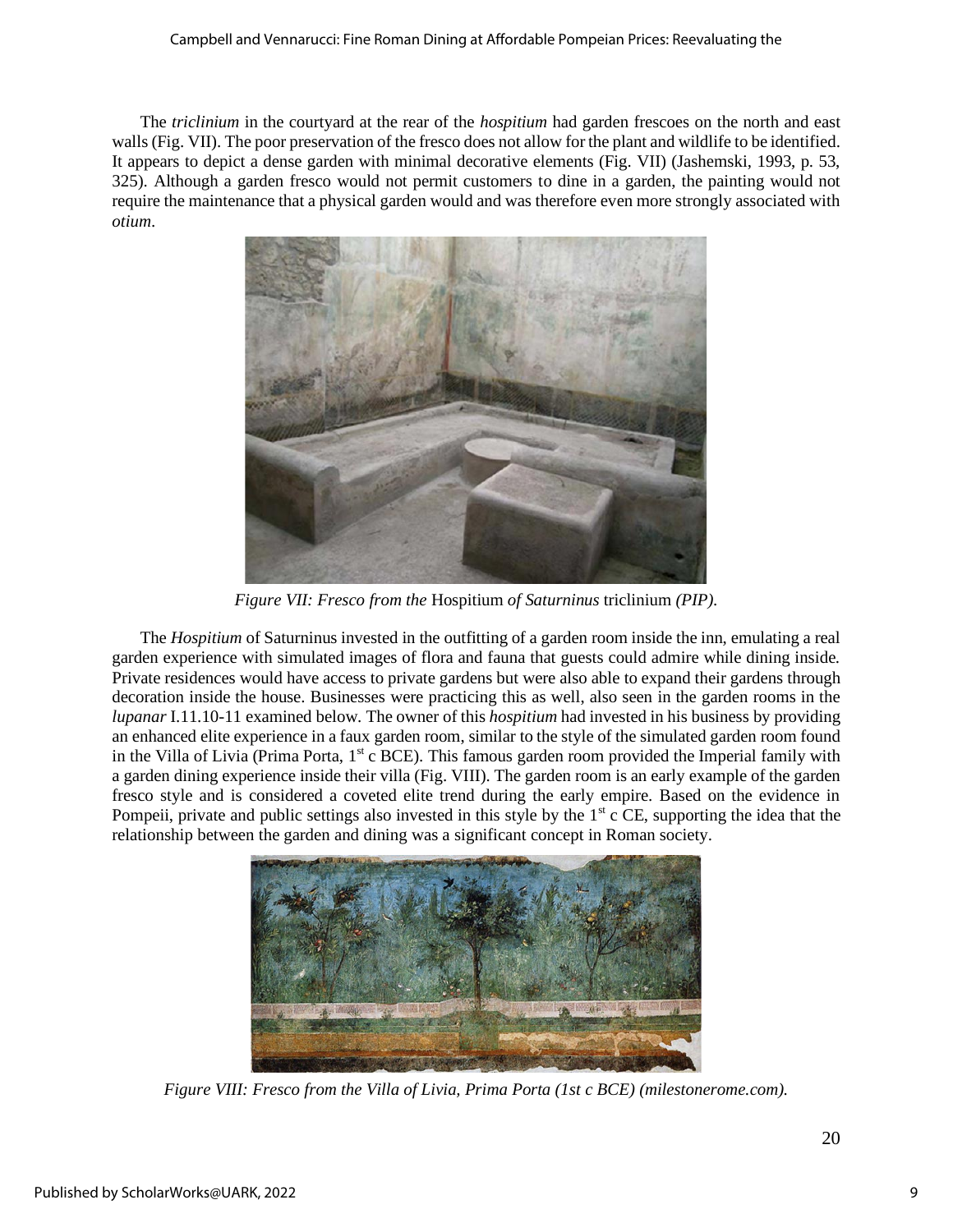### *Gardens in* Lupanaria *in Regio I and Regio VI*

*Lupanaria* were brothels, but they were also associated with the retail of food and drink (Ellis, 2018, p. 7).

*Lupanar* [of Euxinus and Iustus \(I.11.10-11\):](https://pompeiiinpictures.com/pompeiiinpictures/R1/1%2011%2010.htm) The size of this garden is approximately 270 square meters. Jashemski identified this establishment as a *lupanar* (Jashemski, 1979, p. 175). Two small structures that open out towards the garden were built onto the south and east walls (Fig. IX).



*Figure IX: Shaded triclinium structure from I.10.11 (PIP).*

These rooms likely served as *triclinia*, where guests could eat in the shade and enjoy the view of the garden. The walls of the rooms have evidence of frescoes that depict a small fence with plants behind it. This establishment invested in garden-inspired frescoes painted onto structures already built in the garden, enhancing the experience of *otium* for customers. The frescoes are too poorly preserved to determine if they are in the same style found in the *Hospitium* of Saturninus and the Villa of Livia. The palaeobotanical evidence suggests that the garden maintained grapevines. The *dolia* found on this site may have been used to make and store wine (Jashemski, 1993, p. 51).

[Lupanar of Aphrodite, Secunda, Nymphe, Spendusa, Veneria, Restituta, Timele \(VI.11.5, 15-16\):](https://pompeiiinpictures.com/pompeiiinpictures/R6/6%2011%2016.htm) This establishment has been identified as a *lupanar* based on erotic graffiti that lists prices for certain services (McGinn, 2004, p. 275). The garden is approximately 201 square meters in size. There is evidence of a masonry *triclinium* in the northwest corner of the garden (Jashemski, 1993, p. 143). There is no palaeobotanical evidence to indicate the type of plants grown in this garden, but the size would have allowed a decent-sized garden to grow vines, fruit trees, flora, etc.

The *lupanaria* in Pompeii are far from luxurious; rather, they are often dingy and cramped. The gardens provided a spacious aesthetic environment for customers to dine and relax. A *lupanar* may not seem very appealing to customers from the inside, but the access to a flourishing garden where one could dine with other customers and prostitutes would have made the business more appealing.

There is also evidence that prostitutes took strategic advantage of gardens in Rome during the 1st c BCE. The gardens in the portico of Pompey the Great were accessible to the public. They also reflected the success and extent of the Roman Empire through the presence of exotic plants and trees. Famously, the gardens were also the haunt of local prostitutes (McGinn, 2004, p. 153). Prostitutes would use the sensual setting to attract customers, just as the gardens in the brothels at Pompeii would have brought a competitive edge to the business. A *lupanar* with a large garden would entice customers to return for the elite experience in a setting that was not usually considered *otium*.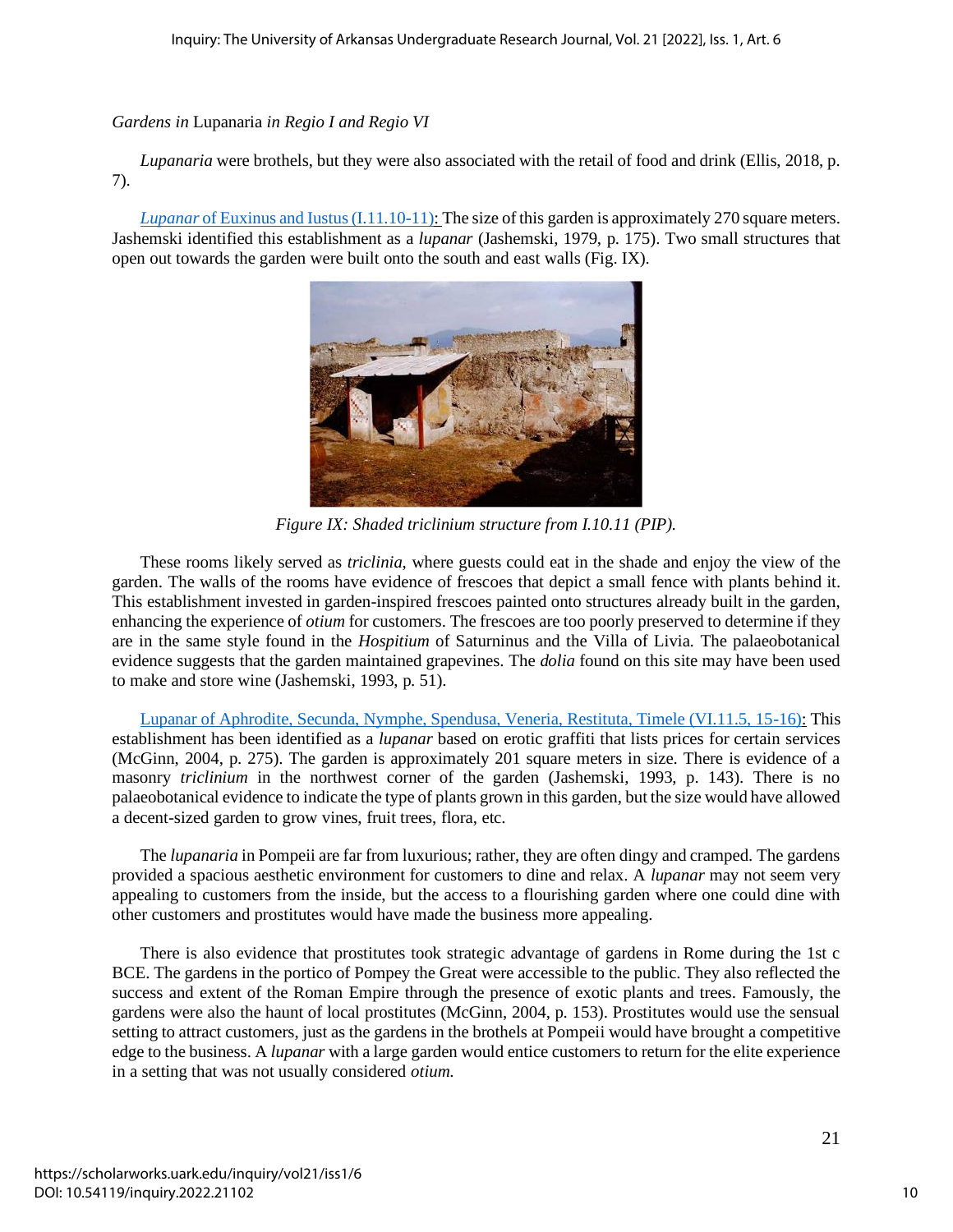These *lupanaria* incorporate different types of structures used for dining. The brothel at I.11.10-11 provided garden rooms, similar to the shaded structure seen in the garden of *caupona* I.13.16. Although scholars debate the extent of prostitution practiced in *cauponae,* it is likely that women, enslaved and freed, would have served and entertained the guests dining in the gardens (Laurence, 1994, p. 79). Perhaps the prostitutes in these *lupanaria* dined with and entertained customers in the gardens for an extra cost. In addition to their primary commercial function, these brothels may have used the gardens to cultivate produce, making these commercial gardens multi-functional.

#### **Conclusion**

Dining in gardens has been traditionally considered an exclusive luxurious experience and has not often been viewed as accessible or even affordable to most members of Roman society. My research on Pompeii commercial gardens suggests that gardens were accessible and enjoyed across the socioeconomic spectrum. The construction of public gardens attested at Rome starting in the late republic and continuing under Augustus helped democratize garden access to a larger part of the population in and outside of Rome. Large gardens in crowded urban settings would also have been beneficial to the environment. The commercial gardens in Pompeii could have offered benefits beyond the value of their produce, such as shade, space to relax and socialize, decrease in noise and air pollution, and other aesthetic qualities. Ancient authors also believed urban gardens were valuable for improving the health of local inhabitants (Vitruvius *De Architectura,* 4.9.5). We can see this trend in our own urban settings. Cities and neighborhoods intentionally incorporate green spaces into their landscape that benefit the residents and the environment (Wolf, 2017). My research argues that this shift was also visible in the commercial gardens of Pompeii.

Based on my analysis of the commercial gardens in Regio I and Regio VI of Pompeii, the evidence indicates various trades may have been marketing *otium* through their gardens to benefit their business. This new insight forces a reconsideration of public accessibility to elite experiences. The accessibility of public garden spaces to the general populace reflects a trend of inclusiveness in Roman retail that challenges the central elite focus in Roman garden scholarship. This reevaluation of commercial gardens in Pompeii suggests that establishments involved in the service industry had a significant role in democratizing garden access to a larger part of the population by the early Imperial period. As more of the population participated in what had previously been exclusive elite activities, the concept of *otium* in the garden was commodified and more broadly became a part of the Roman urban experience. With this new insight in mind, we can start to consider what social and cultural meaning dining in the garden may have had for the non-elite customers willing to pay for the experience.

#### **Acknowledgement**

I am grateful to the Tesseract Center for Immersive Environments and Game Design for allowing me to incorporate this research into the Virtual Pompeii Project. This research was supported by the Honors College Research Grant, allowing me to conduct more research on commercial gardens and my entire honors thesis research. I would also like to thank the Classical Association of the Middle West and South for the opportunity to present an earlier draft of this research at its annual conference on April 9, 2021.

22